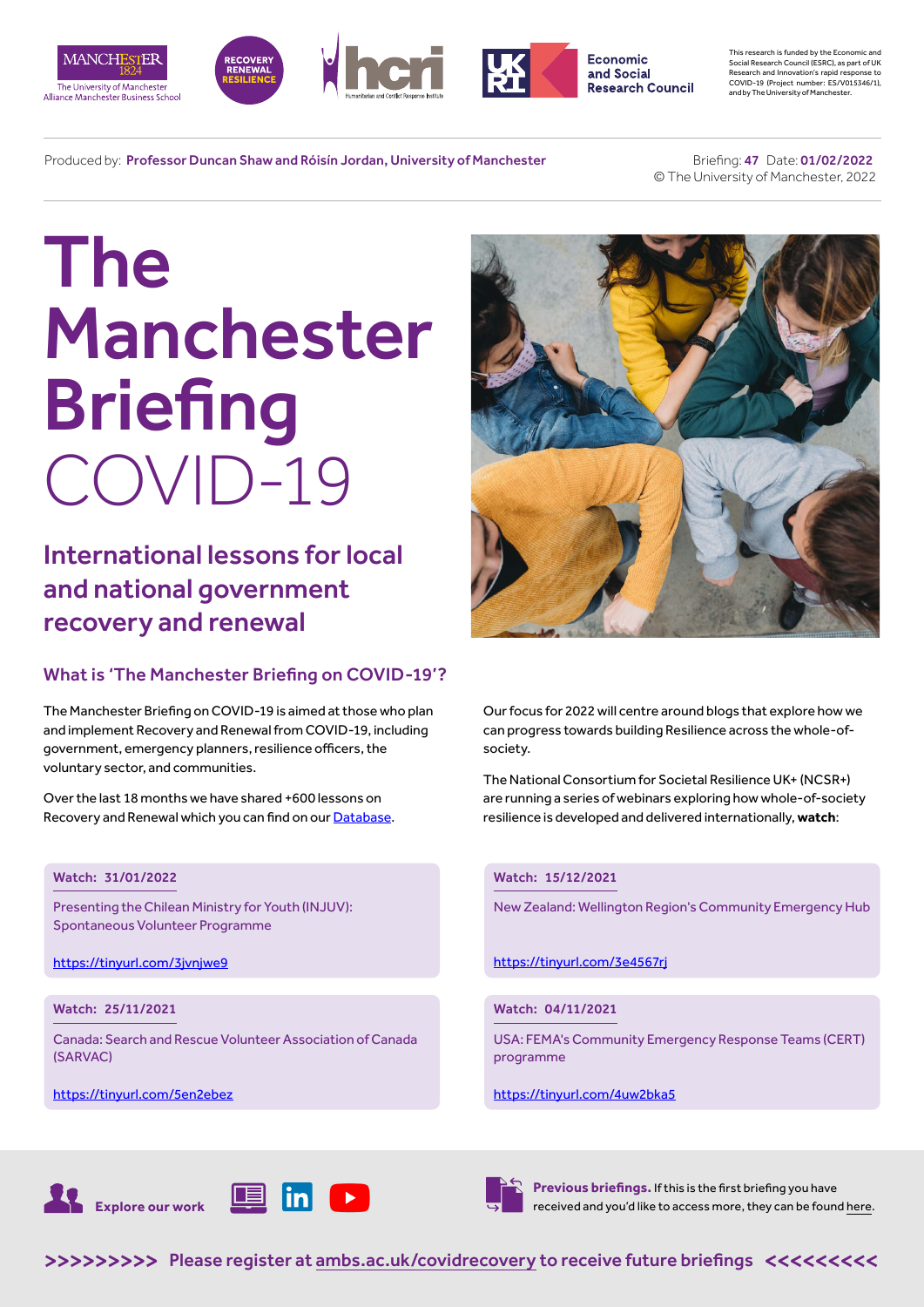## Introduction

*The Integrated Review of Security, Defence, Development*  and Foreign Policy (The IR)<sup>1</sup> used the term 'whole-of-society resilience' which challenged the resilience community to take an integrated approach to build national resilience as the product of multiple factors. The IR outlined the need for effective and trusted governance, government capabilities, social cohesion, and individual and business resilience, among other needs. In the 10 months since The IR was published, there has been much discussion of what its call to action on whole-of-society resilience could mean and how this could be operationalised by the resilience community. One activity that grew out of this discussion is the *National Consortium for Societal Resilience [UK+]*, abbreviated to *NCSR+*, which was initiated to pursue and amplify the local ambitions on whole-of-society resilience.

In this article we explain what NCSR+ in the context of whole-ofsociety resilience, and outline an initial definition of what whole-ofsociety resilience could mean for NCSR+ members.

## Background of NCSR+

In [TMB 43](https://www.alliancembs.manchester.ac.uk/media/ambs/content-assets/documents/news/the-manchester-briefing-on-covid-19-b43-wb-8th-october-2021.pdf) we explained the work of NCSR+ ([www.ambs.ac.uk/ncsr\)](https://www.alliancembs.manchester.ac.uk/research/recovery-renewal-resilience-from-covid-19/national-consortium-for-societal-resilience/). We detailed how "NCSR+ members want to work together on [whole-of-society resilience] as part of a national endeavour, with their communities, strengthening inclusivity and diversity, knowing each have different starting points on how they **understand their risks, pinpoint vulnerabilities, enhance preparedness, and leverage agency**. NCSR+ is a **multi-year initiative** to **raise the ability of whole-of-society to anticipate, prevent, prepare for, respond to and recover from risks**.

NCSR+ members believe that whole-of-society resilience must be built from **inside communities**, utilising available partnerships [and establishing new ones, to offer] … important support, facilitation, and intervention within a national framework of guidance and good practices. This explains why building whole-of-society resilience is not top-down from national or local government, because society is not controlled by them. However, resilience building cannot only be bottom-up by society, because then those communities that lack agency can be further left behind as they fail to mobilise around this challenge."

[TMB 43](https://www.alliancembs.manchester.ac.uk/media/ambs/content-assets/documents/news/the-manchester-briefing-on-covid-19-b43-wb-8th-october-2021.pdf) explained how this means that whole-of-society resilience has to be co-produced as a collaboration across:

- **Resilience partnerships** those multi-agency collaborations which focus on preparedness, response and resilience
- **Sector partners** those organisations from the voluntary sector, business sectors, higher education sector, and non-resilience government that support the creation of local resilience through collaboration with resilience partnerships
- **Community** those individuals, neighbourhoods, businesses and organisations that share a characteristic such as being colocated or are inter-dependent

The vision of NCSR+ is "To enhance the UK's whole-of-society approach to resilience, so that individuals, community groups, businesses and organisations can all play a meaningful part in building the resilience of our society".

This raises questions around the meaning of whole-of-society resilience, and how it can be communicated, developed, and operationalised locally.

## Defining whole-of-society resilience

This TMB aims to open up discussions on what is meant by the term *whole-of-society resilience*. We expect that one definition will not satisfy different actors because different parties will want to accentuate the aspects that they prioritise and attenuate those that sit elsewhere. The University of Manchester, working with the collection of 61 other partners in NCSR+, has been exploring what whole-of-society resilience could mean for members of NCSR+.

To produce a working definition, an initial literature review identified how the term is used in a variety of contexts. We also conducted a number of interviews with resilience professionals to understand what the term could mean for them. We ran and attended workshops and seminars on the topic. Using all the information we captured, we developed a draft definition which was presented to NCSR+ and revised in alignment with the feedback received. We then ran a survey and invited all members of NCSR+ to comment on the draft definition. 75% of respondents agreed with the draft definition – and we received some very helpful comments to improve the definition from 19% of respondents who asked for changes to be made.

The conclusion of this work was an NCSR+ working definition for whole-of-society resilience. Our aim in writing this definition was to provide helpful guidance to NCSR+ on possible UK+ interpretations of *whole-of-society resilience* for local resilience – to inform the discussions, not to constrain them.

Our NCSR+ working definition of *whole-of-society resilience*:

*capability created* **by** *local systems* **that** *help people* **and** *places* **to** *adapt* **and** *advance* **in a** *changing environment*

There is a lot of substance behind the words used in this working definition – too much detail to add to the definition itself. Hence, we defined each of the terms in italics in the working definition as follows:

- *capability* is a demonstrable ability to prepare for, respond to and recover from a particular threat or hazard
	- o Whole-of-society resilience capabilities should work to understand risk, pinpoint vulnerability, enhance preparedness, and leverage agency. Examples of capabilities include the management of spontaneous volunteers and warning and informing

<sup>1</sup> [Global Britain in a Competitive Age: The Integrated Review of Security, Defence, Development and Foreign Policy.](https://assets.publishing.service.gov.uk/government/uploads/system/uploads/attachment_data/file/975077/Global_Britain_in_a_Competitive_Age-_the_Integrated_Review_of_Security__Defence__Development_and_Foreign_Policy.pdf) UK Government Cabinet Office, March 2021